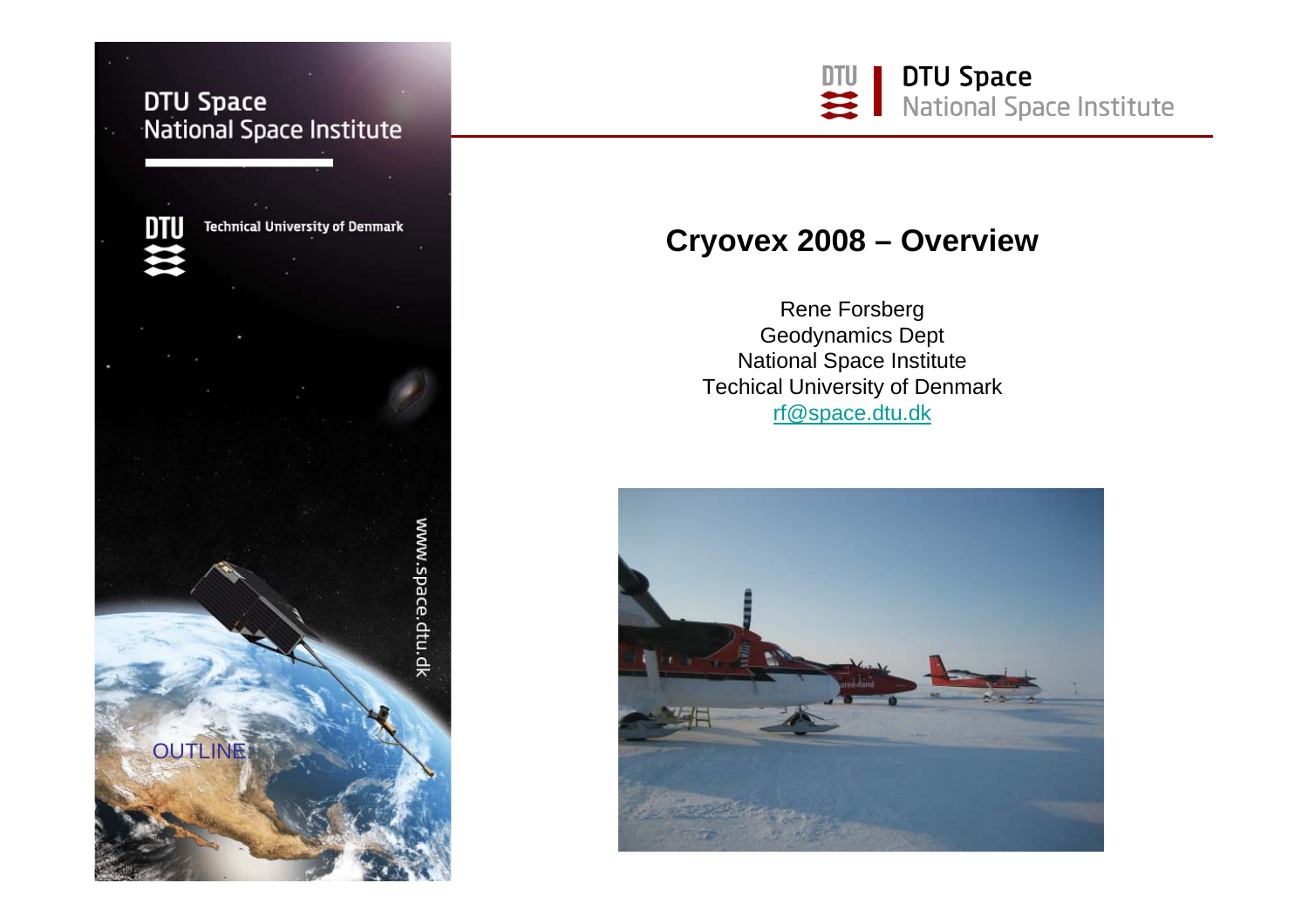



## **Cryovex08 objectives:**

- Sea-ice experiment from CFS Alert:
	- Coincident flight with lidar, ASIRAS and HEM
	- Test for readiness for post-Cryosat launch campaign
	- In-situ calibration line with ice thickness, snow depth, reflectors
	- Deployment of GPS bouys for ice drift monitoring in near real time
- ASIRAS flight over "cold" ice profile in Northern Greenland (Liz Morris)
- Devon ice cap reflight with ASIRAS

## **Opportunity objectives:**

- Flight across EGIG line, crossing ice sheet from W to E
- Overflight of KV Svalbard with ASIRAS and laser reflector in Fram Strait



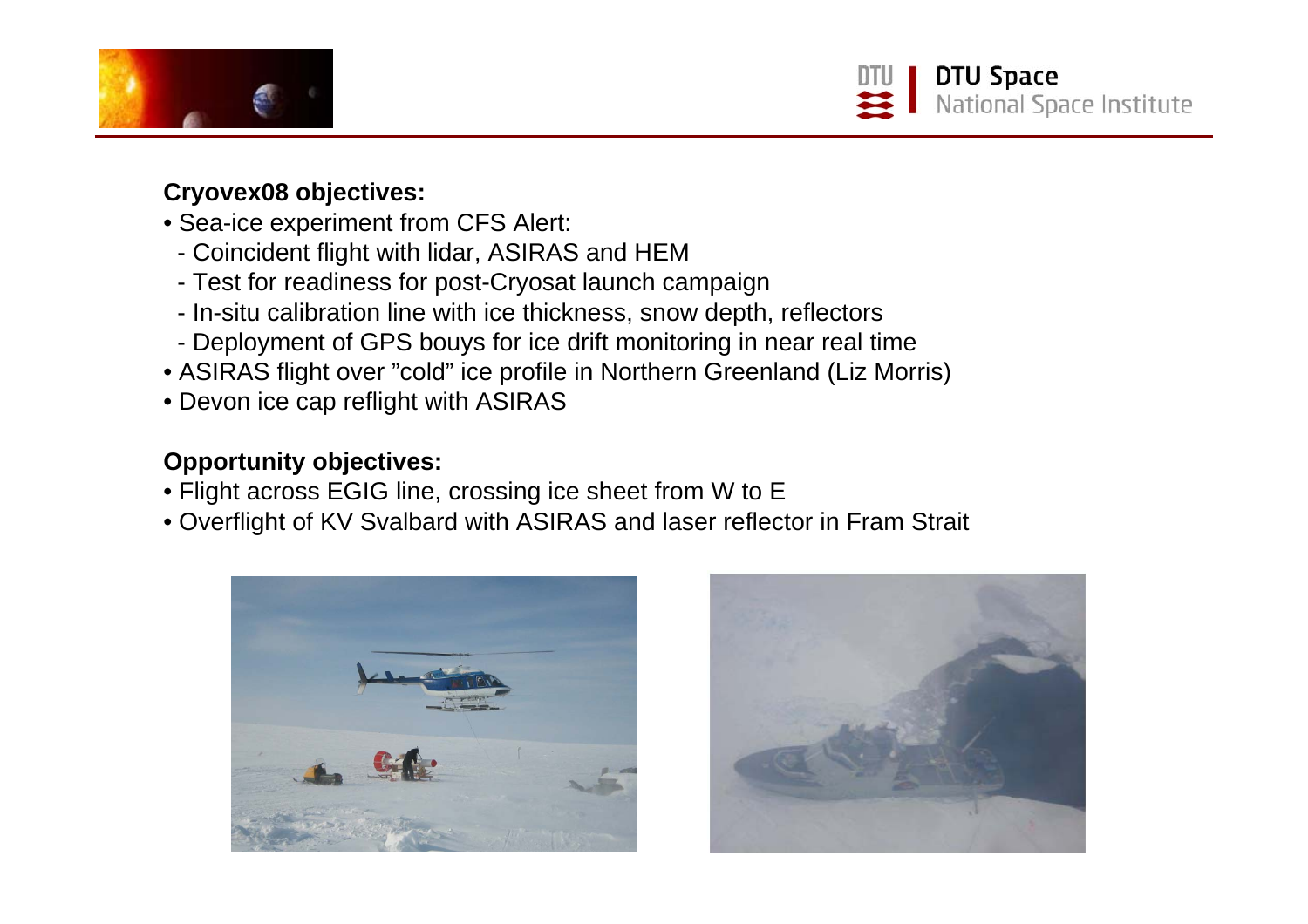



### *Other objectives, not related to CryoVex, opportunity basis:*

- *Sea-ice flights in NW and NE Greenland, with helicopter-based in-situ measurements (Greenland Home Rule government)*
- *Iceberg lidar overflights, Disko Bay, W Greenland (DMI)*
- *Hans Island weather station deployment (KVUG, Denmark/SAMS, Scotland)*
- *AWI/U Edmonton sea ice EM profiles*
- *Damocles ice camp with AUV experiment*





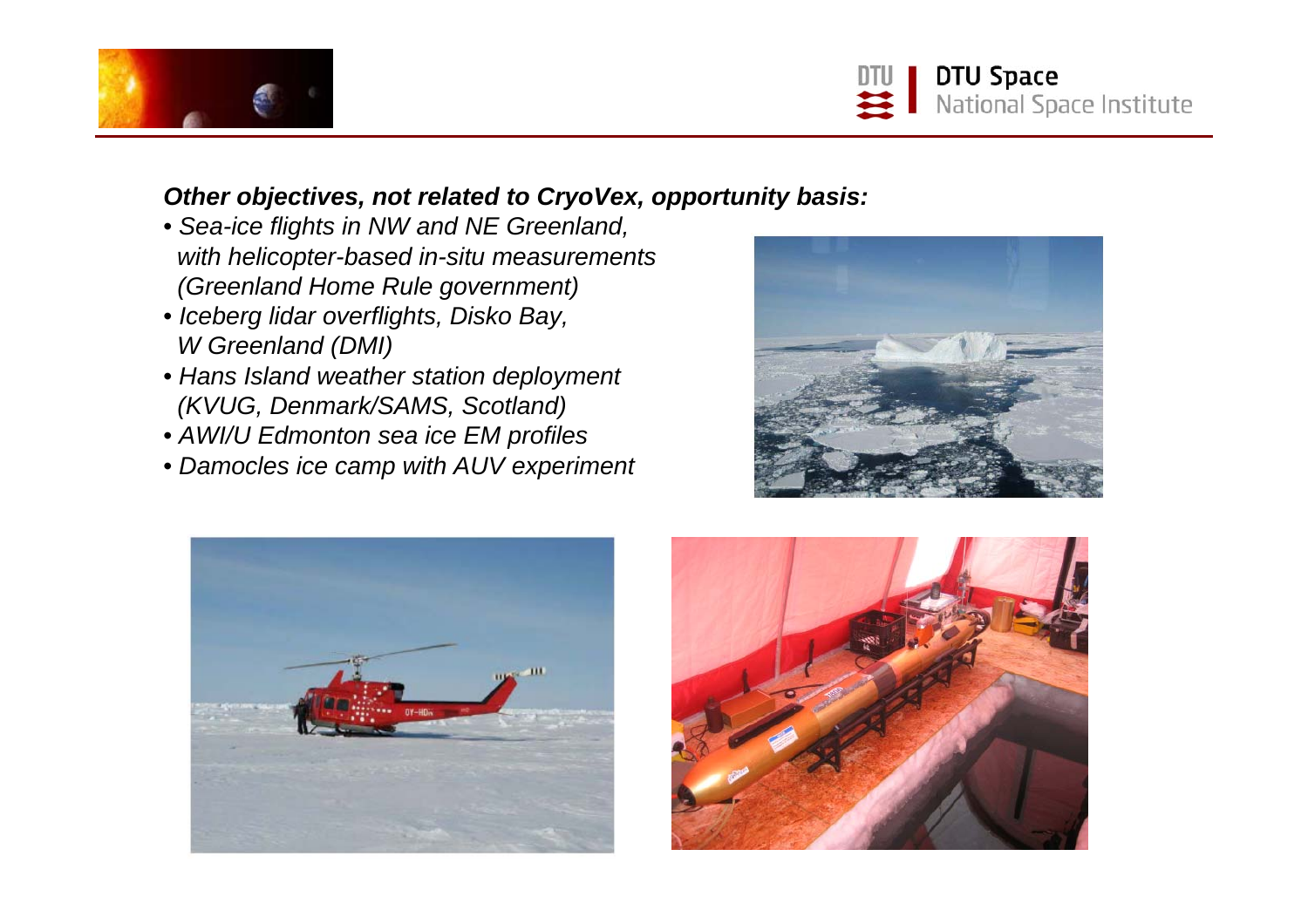





#### **Time schedule OY-POF:**

| April 15-17 Installation |                             |
|--------------------------|-----------------------------|
| April 18                 | Survey of icebergs          |
| April 19                 | Sea ice Baffin Bay          |
| April 20                 | <b>EGIG transit</b>         |
| April 21                 | <b>Transit to St. Nord</b>  |
| April 24                 | Overflight of KV Svalbard   |
| April 27                 | Lines north of Greenland    |
| April 28                 | <b>Transit to Alert</b>     |
| April 29                 | UK1 flight (Morris)         |
| May 1                    | NE lines + validation sites |
| May 2                    | Square+HEM flight           |
| May 5                    | Mow-the-lawn AUV site       |
| May 6                    | Devon ice cap               |
| May 7                    | To Kangerlussuaq            |
| May 8-                   | <b>Unmount ASIRAS</b>       |
| 11 <i>15</i>             | $\Box$ hond coundar toot    |

#### May 15 P-band sounder test

#### **Time schedule C-GKBG**

April 27 Resolute-Eureka April 28 Eureka-Alert April 29 Ice strip reco April 30 Qaanaaq pick-up May 1 Fuel cache for EM heli May 4 Hans Island + ice strip May 7 Demob Qaanaaq/Resolute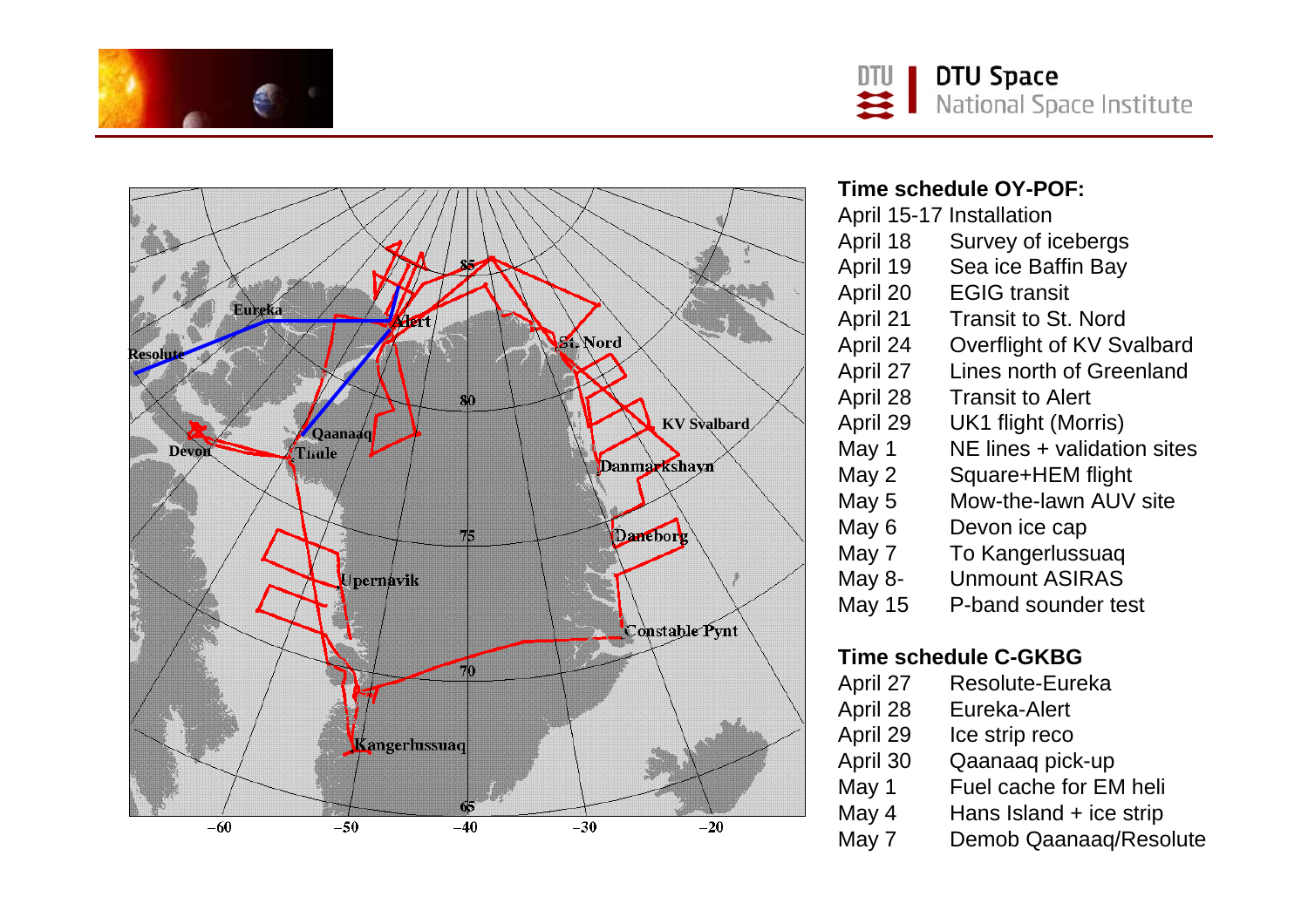



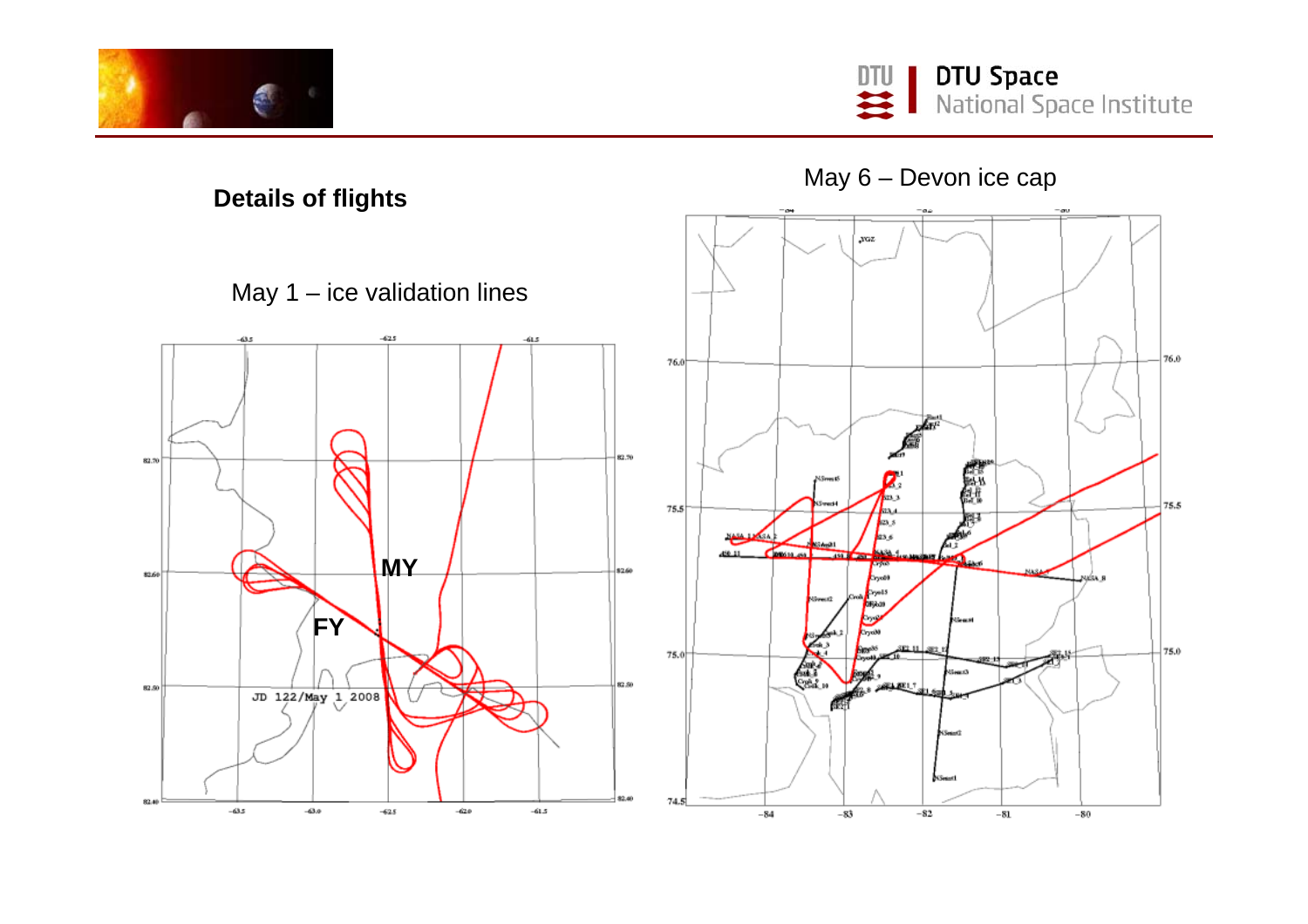

## **Some lessons learned for 2010 CryoVex**

- ASIRAS: New reduced-storage LAM mode works fine
- Desk-top PC's in field still very ackward .. *and too heavy* ..
- Data QC during flight campaing important .. *easier with more time*
- Avoid too many other projects at same time .. *conflicts in scheduling*
- Alert weather .. *need longer time on site, especially for Heli ops*

*.. should we go earlier in 2010?* 

- Alert logistics:
	- *Need overall DND agreement for 2010 and 2011*
	- *- Unknown how change of logistics to private operator will affect daily ops*
	- *- Internet access a problem .. acquire Iridium-based internet hub?*